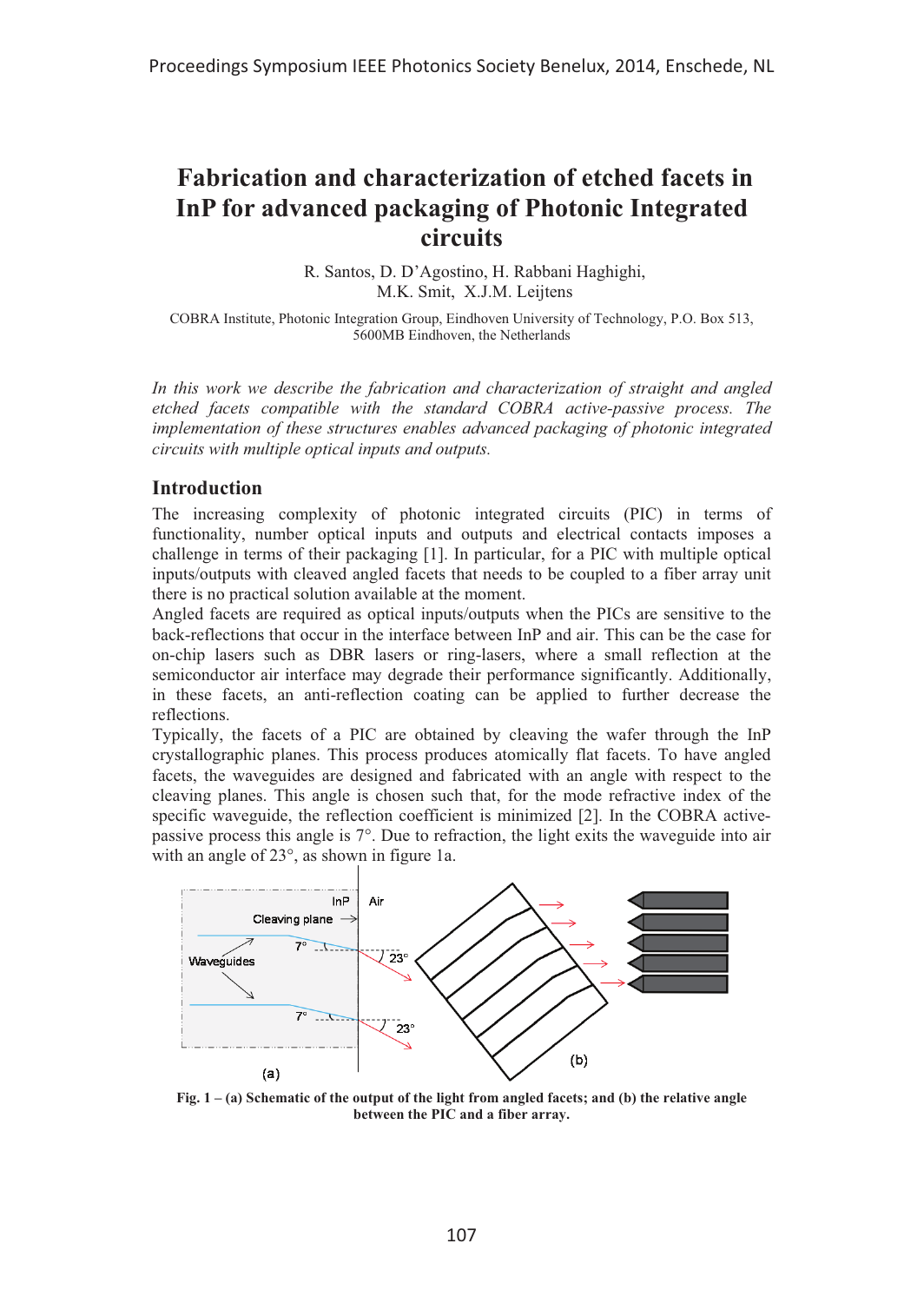Having a PIC with multiple angled-facet inputs and outputs presents a major challenge for coupling to a standard Fiber Array Unit (FAU). As shown in Fig 1b, the PIC and the FAU must be rotated with respect to each other so that both optical axes are aligned. But, this implies an increasing variation in the distance between the two devices which would significantly degrade the coupling efficiency.

In this work we present the fabrication and characterization of etched facets which allow perpendicular emission with respect to the cleaving plane which enables the packaging of PICs with multiple angled or straight waveguides with fiber array units.

## **Design and fabrication**

To obtain an output with an angled facet that is perpendicular to the cleaving plane (Fig.1a), a new structure has been designed. The schematic of this structure is shown in Fig. 2a. The output waveguides were rotated by 16° and at the end of of these waveguides, the facet was positioned with an angle of 83° with respect to the optical propagation axis. The result is a waveguide angled at 7° with the etched facet and angled at 23° with the cleaving plane. In Fig. 2b a detail of the mask design used to fabricate the etched facets is shown. The waveguides are positioned at an angle of 16° and were fabricated in a spot-size converter layer-stack for achieving larger alignment tolerance and better mode profile matching between the waveguide and the FAU. The fundamental mode in such a waveguide has a diameter around 3μm.

It is important to have a very high quality of the etched facet, to prevent scattering and to ensure a proper beam shape. For this reason, at the end of the waveguide a T-bar was added, in order to avoid rounding of the waveguide due to diffraction effects during the lithography of the waveguides.



**Fig. 2 – (a) Schematic of the position of the waveguides and facets for perpendicular emission respect to the cleave plane and (b) detail of the mask design of the etched angled facets.** 

The T-bar end consists of a 2  $\mu$ m long, 15  $\mu$ m wide section, Fig. 2b. Also very important is the verticality of the etching process. The waveguides and facets were fabricated simultaneously using a chlorine-based ICP etching [3] that was optimized for smooth etching of vertical waveguides.

In Fig. 3, a SEM photograph of the fabricated structures is shown. The surface of the facet is smooth and the walls are vertical. The etch depth of the waveguides and facets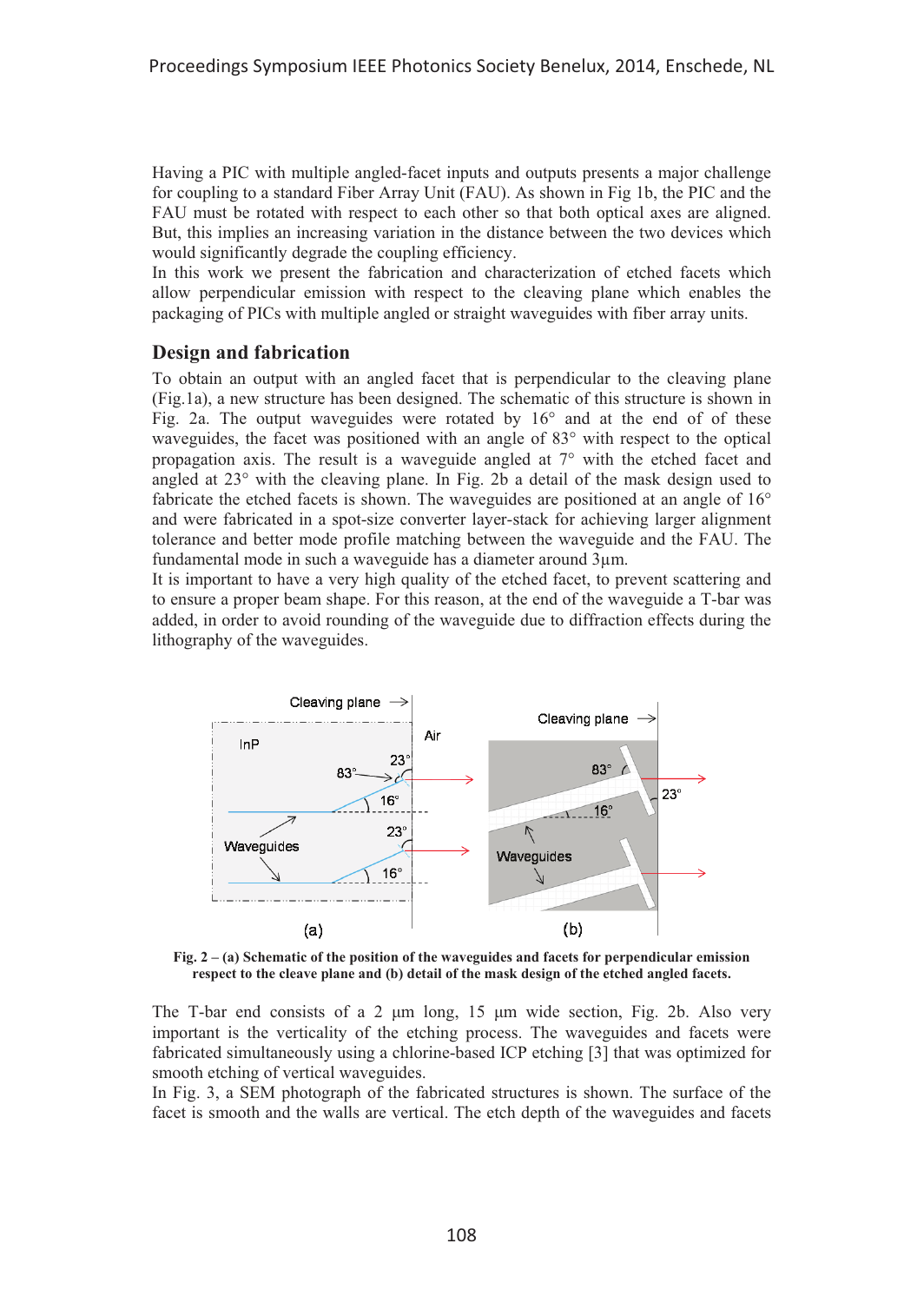is approximately 5 μm. After the etching of the waveguides, the next step in the process was to fabricate a V-groove in front of the facets that allows precision cleaving of the InP chip [4]. This aspect is fundamental for the packaging of the PICs since the facet needs to be as close as possible to the edge of the chip to allow for optimum coupling between the FAU and the PIC.



**Fig. 3 – SEM photograph of the fabricated angled etched facets with a wet-etched V-groove for precision cleaving.** 

# **Experimental characterization**

In order to characterize the verticality and smoothness of the etched facets, a set of test structures with straight etched facets were also fabricated in the same chip. The test structures consisted of a set of waveguides with cleaved facets on one side and either etched or cleaved facets on the other. With a Fabry-Perot method [5], we evaluated the quality of the etching from the contrast of interference fringes obtained from the transmission spectra of cleaved/etched waveguides and by comparing them to the results obtained from cleaved/cleaved waveguides.

In Fig. 4a we show the transmission spectrum of two waveguides. The solid line trace refers to the etched/cleaved facet waveguide and the dashed one to the waveguide with both cleaved facets. As we can see, the contrast of both curves is almost the same indicating that the reflectivity of the etched facet is the same for etched and cleaved facets. This shows a good quality in the etching process both in terms of the verticality and smoothness.

The other key aspect in the characterization is the angle of emission of the angled etched facet waveguides with respect to the cleaving plane. To measure it, the far field of the etched angled facet waveguide was measured and compared to that of a reference waveguide with a cleaved facet. These measurements are shown in Fig. 4b. As can be observed, both facets show the same divergence angle but a small deviation in the emission angle of about 2° between them. This deviation is of the same magnitude as the estimated measurement accuracy.